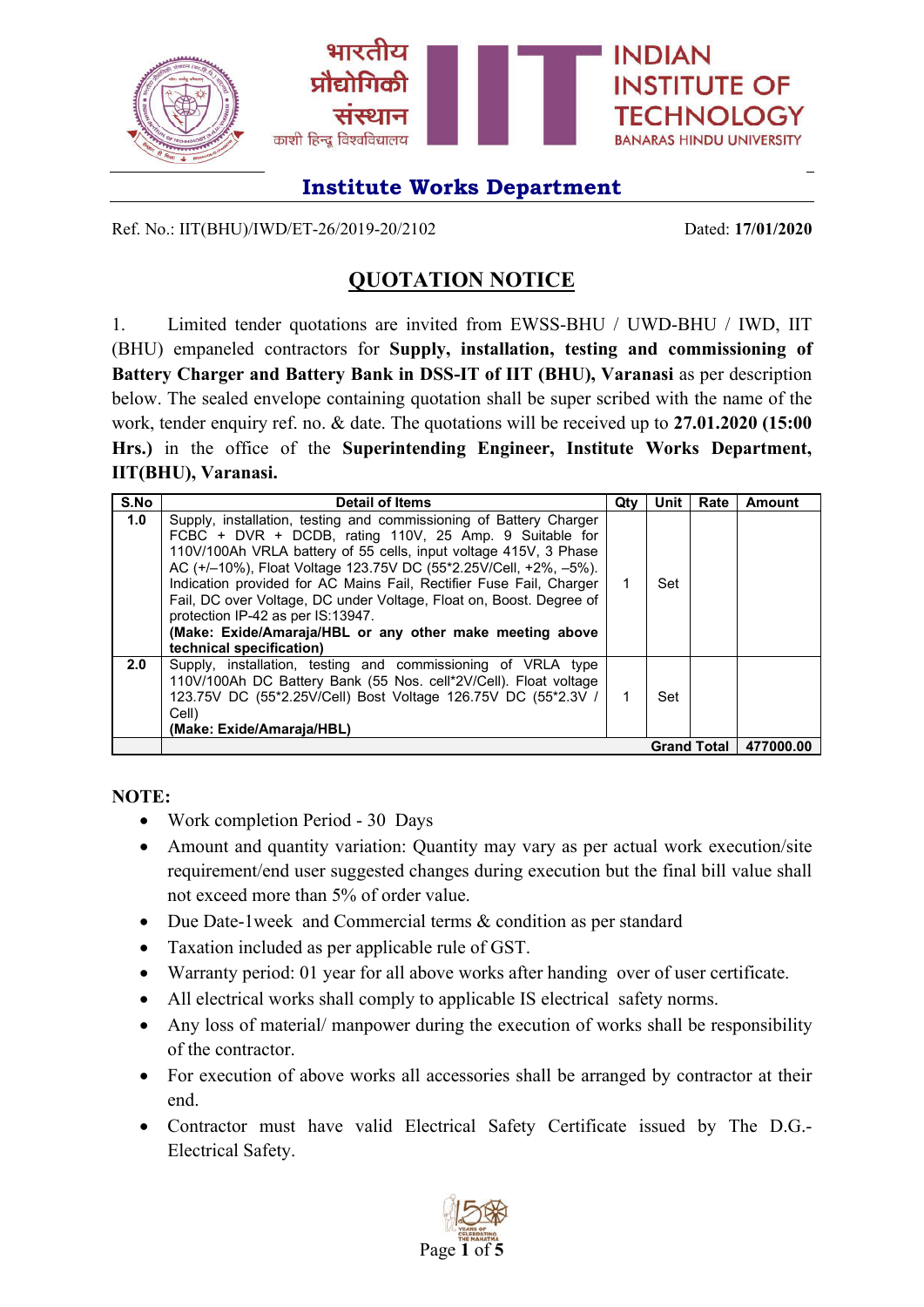

- Any other losses occurring during the execution of above work shall also be the responsibility of the contractor
- All works shall be executed by skilled electrician under the supervision of qualified supervisor.
- Ouality of work must comply with CPWD norms.

2. The bidders should submit self certified order copies of similar type of works executed during last three financial years along with self certified copies of satisfactory work completion certificates.

3. Those bidders who have already executed similar type of works in IWD, IIT(BHU) need not submit satisfactory work completion certificates. They should submit only the self certified copies of earlier work orders.

4. The amount of similar work order executed during preceding last three financial years should be at least:

(i) 1 order of 80% of estimated cost of this work.

### OR

(ii) 2 order of 60% of estimated cost of this work.

#### OR

(iii) 3 order of 40% of estimated cost of this work.

5. (a) Intending bidder should have average annual financial turnover of at least at least 30% of the estimated cost of this works during preceding last three financial years. **Self certified photocopies of certificate from CA to be submitted with bid.**

(b) Should not have incurred any loss in more than three years during the preceding three financial years ending 31st March, 2019. **Self Certified photocopy of certificate from CA to be submitted alongwith last five years Profit & Loss Account to be submitted with bid.**

(c) Should have a solvency certificate of **40%** of the estimated cost issued by Bank during the last six months. **Certified copy of original solvency certificate to be submitted with bid.**

6. Any bid submitted without the above mentioned documents in support of criteria laid down from Sl. No. 2 to 5 above shall be treated as unresponsive and may not be considered for further evaluation by the tender opening committee.

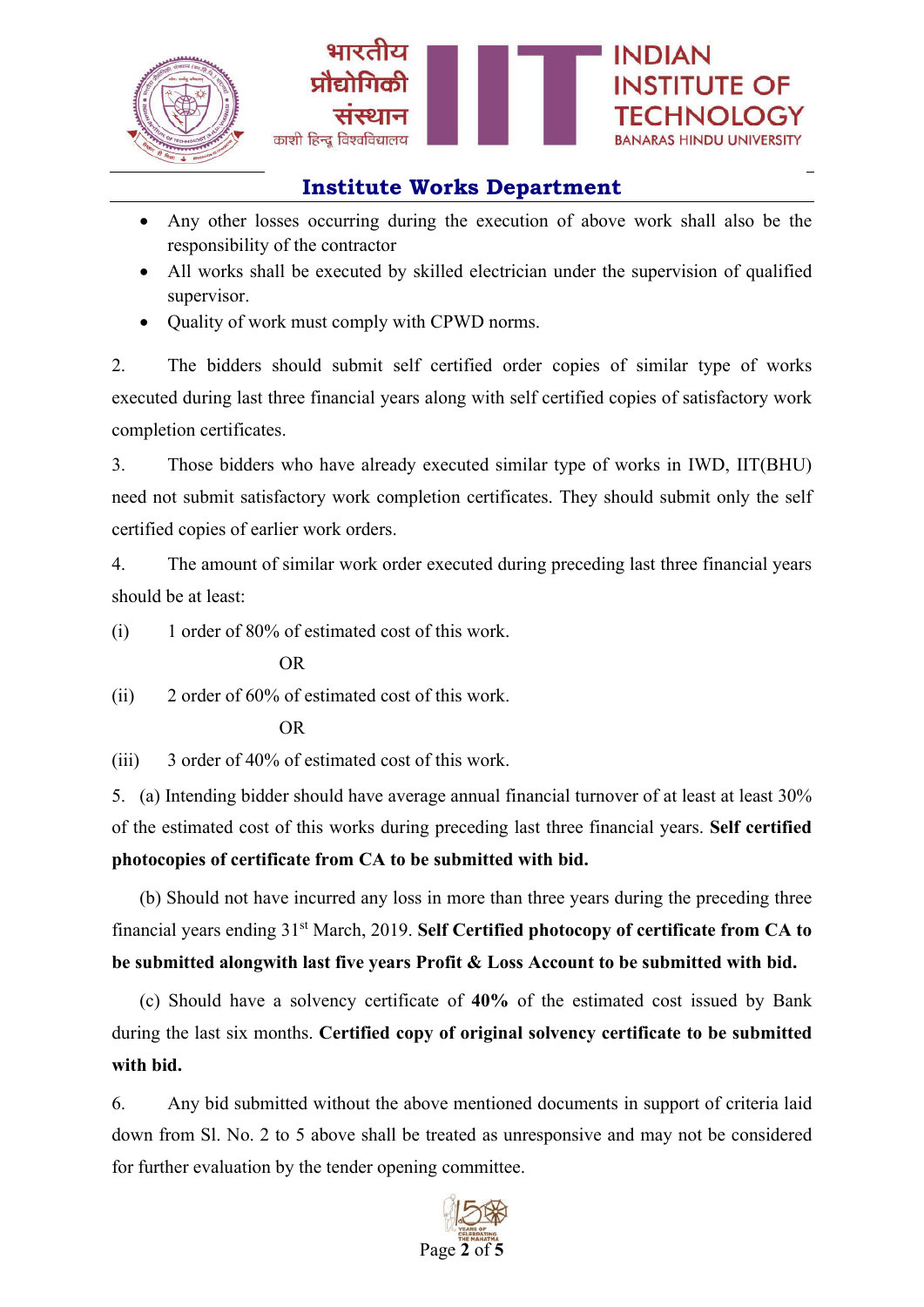

7. The quotation forms complete in all aspects along with all required documents should be submitted in sealed envelope along with **tender fee of 590/-** in the form of demand draft drawn in favour of the Registrar, IIT (BHU), payable at Varanasi

8. The estimated cost of this work is **4,77,000.00** inclusive of applicable GST. The **earnest money deposit** of **12,000.00** shall be submitted in the form of FDR or DD in favour of the Registrar, IIT (BHU), payable at Varanasi. The **EMD** of successful bidder will be retained till the completion of work and shall be returned along with security deposit. The EMD of unsuccessful bidders shall be returned after the final award of work.

9. In case one or more eligible bidders are found lowest that is the L-1 prices are same then all L-1 bidders will be asked to resubmit their bids in sealed envelope with the objective to break the tie cases and determine a single L-1 bidder.

10. The works will be executed on Agreement/work order basis.

11. Institute reserves the right to reject any quotation or all quotation without prejudice, assigning any reason or giving any explanation.

12. If quotations are submitted without clearly writing the rates and total amount then quotation shall be rejected.

13. Quotation not stamped &signed by the contractor or his legally authorized agent will be considered invalid.

14. **Security deposit @ 5%** shall be deducted from each bill. The security deposit of 5% deducted from all the bills will be refunded after completion of the warranty period i.e. 12 months from the date of works completion. The date of issue of work completion certificate will be treated as the work completion date.

15. 1% water tax will be deducted from each bill if applicable.

16. Electricity charge will be deducted as per actual consumption.

17. 2% Income Tax and other applicable taxes such as GST etc. shall be deducted as per applicable Govt. rules.

18. **Amount and quantity variation**: Quantity may vary as per actual work execution/site requirement/end user suggested changes during execution but the final bill value shall not exceed more than 5% of order value.

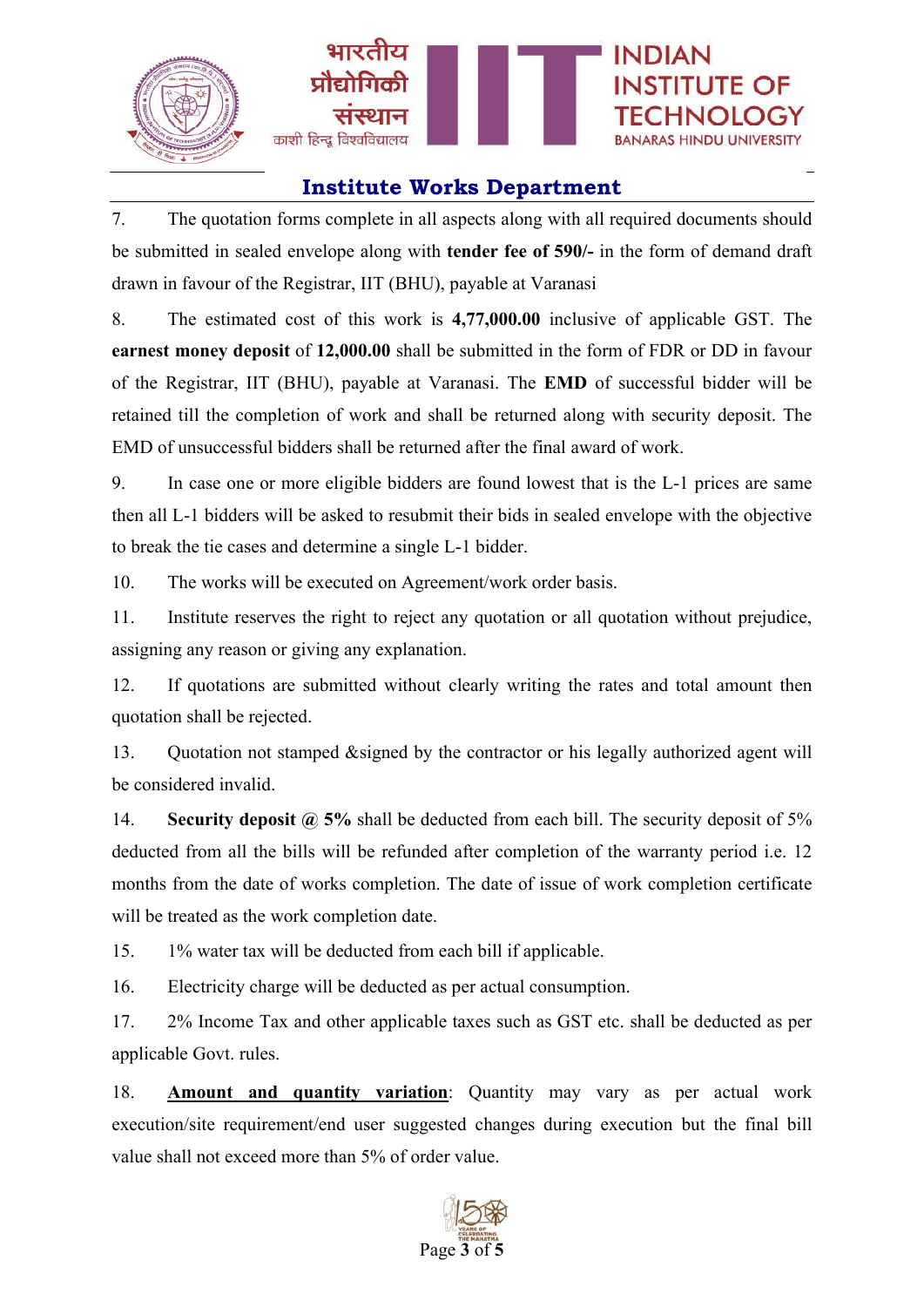

19. All the materials/equipments provided by the vendor will be checked by IWD before installation.

20. **Work completion period**: Within **45 Days** from the date of issue of Letter of Award/Work order. Work completion certificate shall be issued by the IWD after obtaining a satisfactory work done report from the user. A period of 10 days will be added to the work completion period for completion of above procedure.

21. **Late work completion penalty**: If work in not completed within the given time, penalty will be deducted as per institute norms.

22. Any damage caused to the building shall have to be made good by contractor at no extra cost & without any delay.

23. The bids submitted after the last date & time will not be considered for opening. The bids received within the last date & time will be opened on **27.01.2020 (16:00 Hrs.)** in the Committee room of the Superintending Engineer, IWD, IIT (BHU), Varanasi.

> Sd-**Superintending Engineer** Institute Works Department, IIT(BHU)